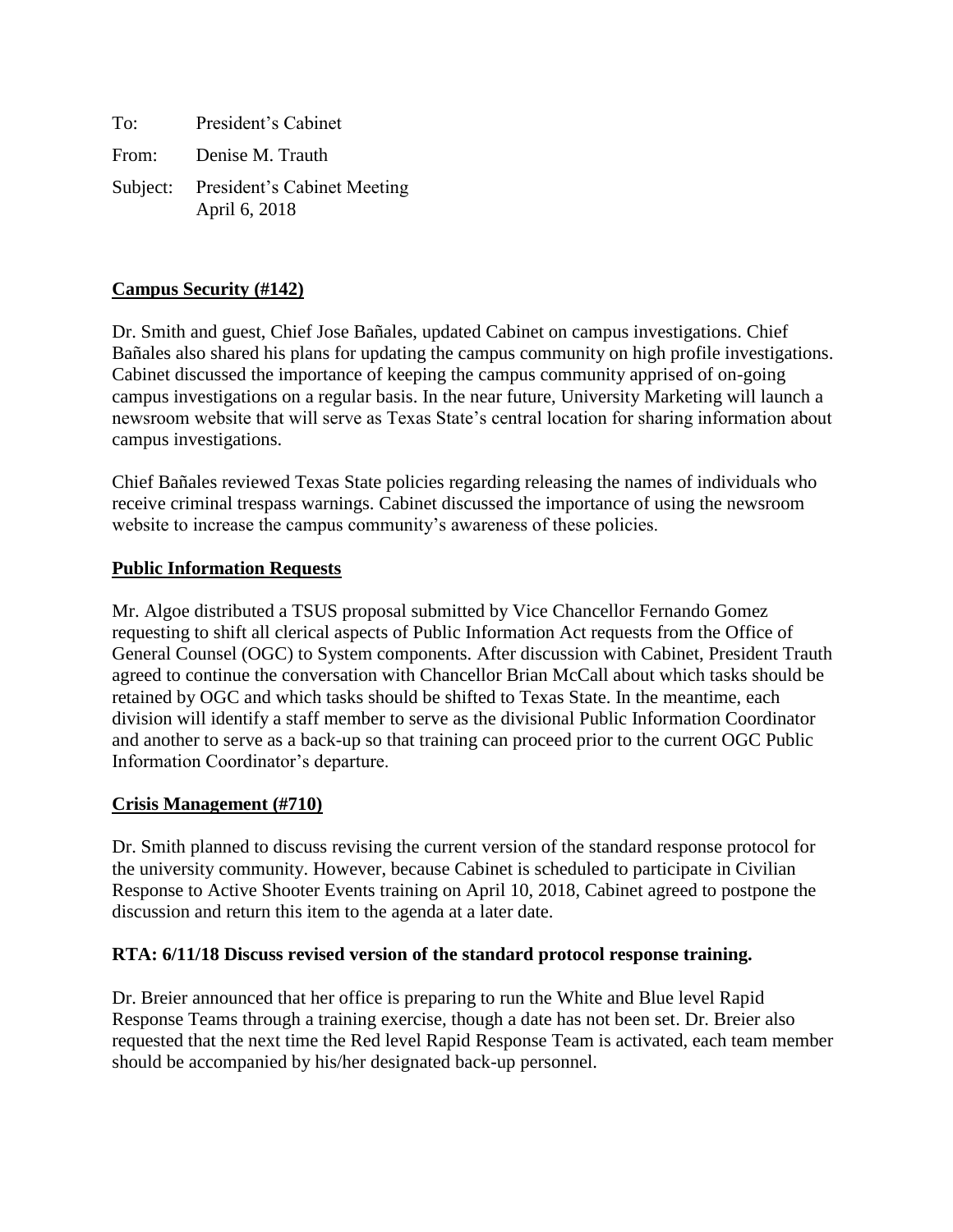## **Inclusion and Diversity**

President Trauth began the first in a series of discussions focusing on ways Cabinet can strengthen Texas State's culture of inclusion and diversity. She requested each Cabinet member come up with a list of initiatives and to be prepared to discuss them at upcoming Cabinet meetings. Dr. Breier suggested hiring a public relations firm to help Texas State connect with audiences at a national level, to tell our story, and communicate what makes us unique. Dr. Lloyd suggested that Dr. Trauth regularly send out brief, informal newsletters sharing with the campus community not only that she attended events at Texas State, but what these events meant to her and what they mean to Texas State.

## **President's Update (#556)**

Dr. Smith distributed a flyer announcing that Pro Bono Day is April 18, 2018. On that day, students may consult with Attorneys for Students. Dr. Smith also announced that the Division of Student Affairs will be filling a part-time position for an Attorney for Students. Dr. Smith reminded Cabinet that the Attorney for Students can only advise and not represent the students.

### **Significant Issues (#01)**

Provost Bourgeois provided a preliminary update on restricted research expenditures.

Mr. Algoe announced that 12 classrooms and teaching labs in the Ingram School of Engineering will be ready for the fall 2018 semester. The entire building is expected to be ready for occupancy October 2018.

Dr. Fleming announced that a reception was held on April 5, 2018, celebrating the 70th anniversary of the Speech-Language-Hearing Clinic in the Department of Communication Disorders.

Dr. Breier provided an overview of the new enhancements to the Official Texas State Ring Celebration.

Dr. Smith provided an update on campus investigations. Dr. Smith also discussed additional ways the Division of Student Affairs is supporting Deferred Action for Childhood Arrivals students.

Dr. Teis discussed the condition of the scoreboards in the different athletic venues and shared Athletics' plan to update the scoreboards in the football stadium as well as in the baseball and softball complexes.

### **Football (#601)**

Dr. Fleming recommended that to increase student engagement at the Round Rock Campus, Texas State should promote tailgating in a parking lot and telecast football games on the Round Rock Campus.